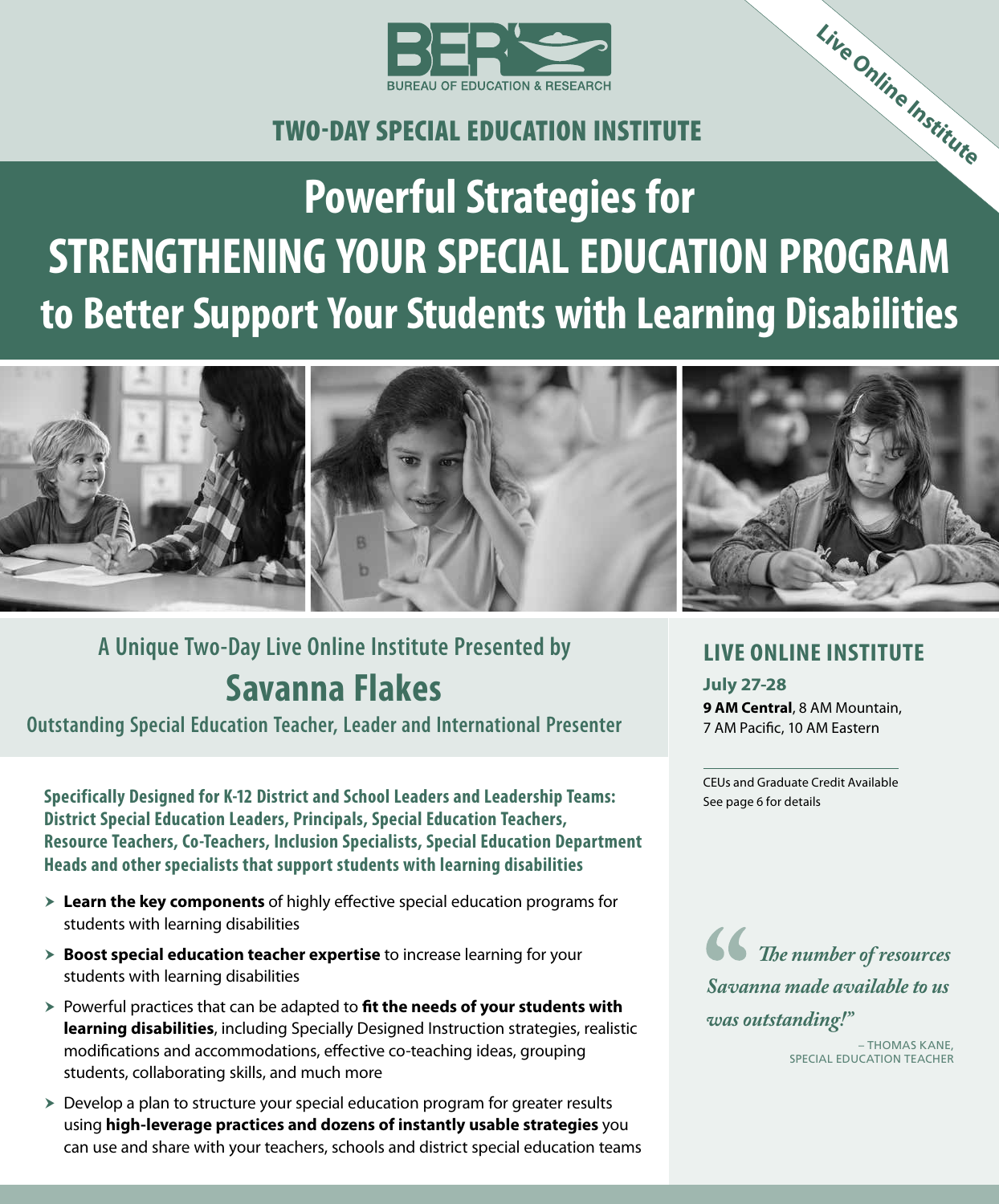# **Practical Ideas and Strategies**

Learn how to strengthen your current special education program for your students with learning disabilities in this strategy-packed, two-day institute led by nationally acclaimed presenter and special education leader, **Savanna Flakes**. You will learn how to develop special education teachers' expertise in working with students with learning disabilities, along with ways to continually monitor and adjust instruction based on student results. This is a unique opportunity to evaluate your own special education program, including resource rooms and co-teaching, using current research that identifies high-leverage practices and learn how you can make powerful changes to your own program. **Take an intensive look at what works for special needs students and how you can adapt it to meet the needs of your school or district. You will leave with dozens of practical strategies and an extensive digital resource handbook to help you lead your school or district team. Join Savanna and your colleagues for two, fast-paced days packed with the best research-based strategies to increase the school success for your students with learning disabilities.**



### A Practical, Two-Day Institute Focused on Strengthening Your Special Education Program that Serves Students with Learning Disabilities

Plan to attend as a special education teacher, school team, department team, district team, or as a school/district leader to gain specific strategies to increase the effectiveness of your special education program for students with learning disabilities. You will learn how to build on the success of your current program, identify the key components that have the greatest impact on student achievement and find specific areas you need to target for implementation and improvement. Leave equipped with a wealth of the most effective strategies and high leverage practices to help you accelerate achievement for all your students with learning disabilities in your schools and classrooms.



# Develop a Plan to Structure Your Special Education Program for Greater Results and to Boost Special Education Teacher Expertise for Students with Learning Disabilities

Discover the attributes of highly effective special education programs and how you can incorporate them into your own program. During the two days, you will learn numerous strategies to maximize achievement for your students with learning disabilities, seamlessly incorporate highly effective instructional strategies that better meet the range of students' needs, and provide greater access to the curriculum. Discover the key components of Specially Designed Instruction and dozens of brain-based engagement and assessment strategies to motivate special needs students. Gain specific tips to increase the success of co-taught classrooms with efficient planning tips, effective ways to collect IEP and classroom data to guide instruction, and powerful collaboration practices. You will also receive an extensive digital resource handbook to help you implement all you learn when you return to your school or district.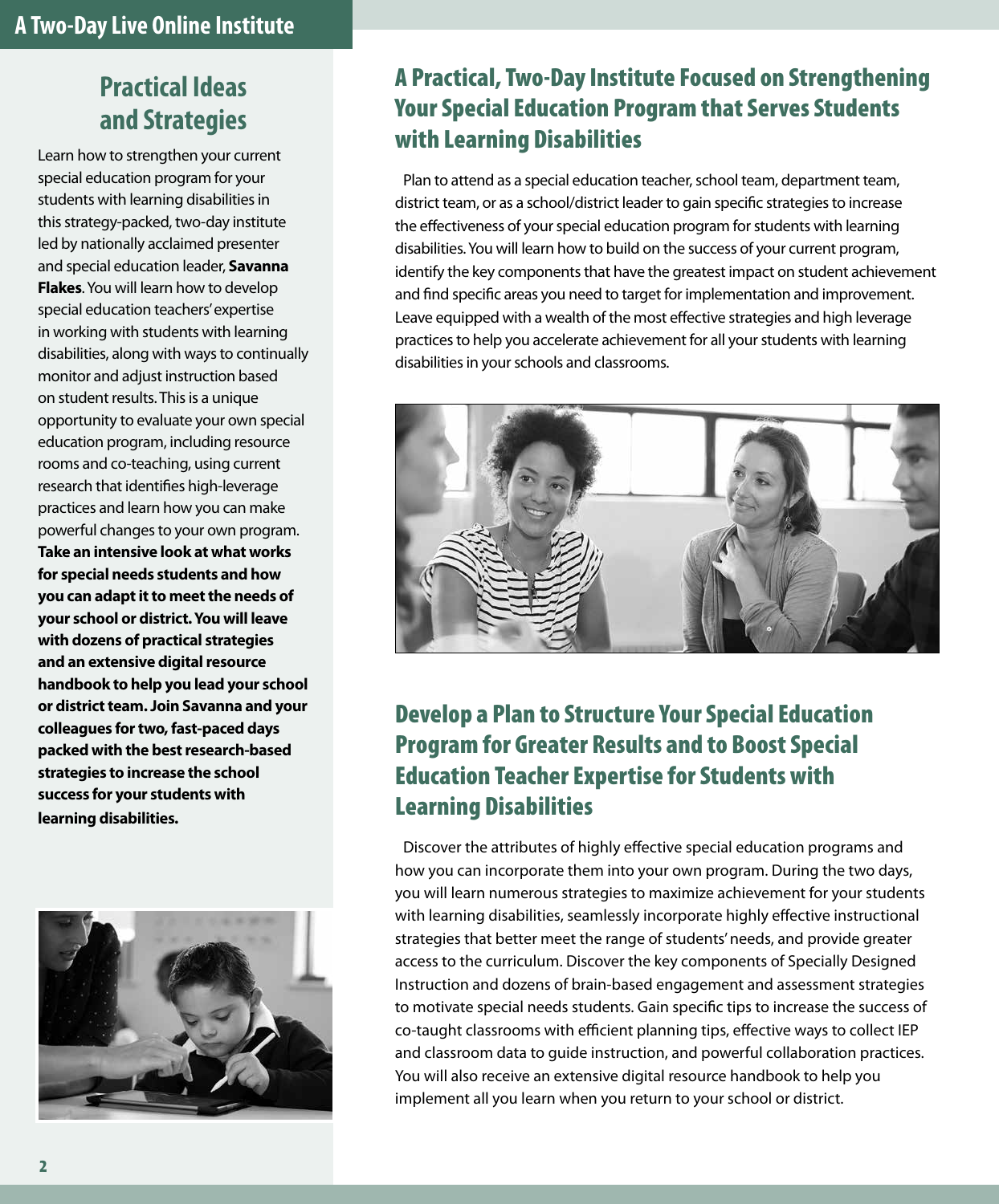# **Two-Day Intensive Special Education Institute**

# **Here's what you will learn:**

- h **Key components of successful special education programs** that accelerate achievement for students with learning disabilities … Implications for your own school or district program
- **X** What highly effective special education teachers know and do when working with students with learning disabilities
- **> Dozens of Specially Designed Instruction strategies** that can be used in the resource room and general education and co-taught classrooms
- $\geq$  The four **high-leverage practices** that every special education teacher should use
- h Dynamic **assessment techniques to collect rich student data** and use to adjust instruction
- h Specific ideas to **provide scientifically research-based instruction** that will enable you and your teachers to strengthen students' reading, writing and math skills
- **Keys to successful communication and collaboration** with general education teachers
- **>** Ideas to **help students with special needs** to be involved in and make progress in the general education curriculum
- **Tools and resources that support** behavior management, self-regulation and executive functioning
- h Exciting ways to **use technology to increase academic achievement**  for all learners
- h Practical differentiation strategies to **increase rigor and higher-order thinking skills**
- **Formal and informal assessments** to quickly determine student understanding
- h A wide variety of methods to **engage students across a range of levels and disability categories**
- **> How to use Specially Designed Instruction** to increase achievement and progress on IEP goals for your students with learning disabilities
- h Grouping structures that **maximize learning**
- **Fips for using technology** in a co-taught program
- > Strategies to **teach students to learn and work in groups** in a co-taught classroom

*Well-organized seminar with great material presented by an upbeat instructor. Great information and strategies to share with my colleagues."*

– LATRESHA DOBSON, RESOURCE SPECIALIST



**To Register, Call Toll-Free** 1-800-735-3503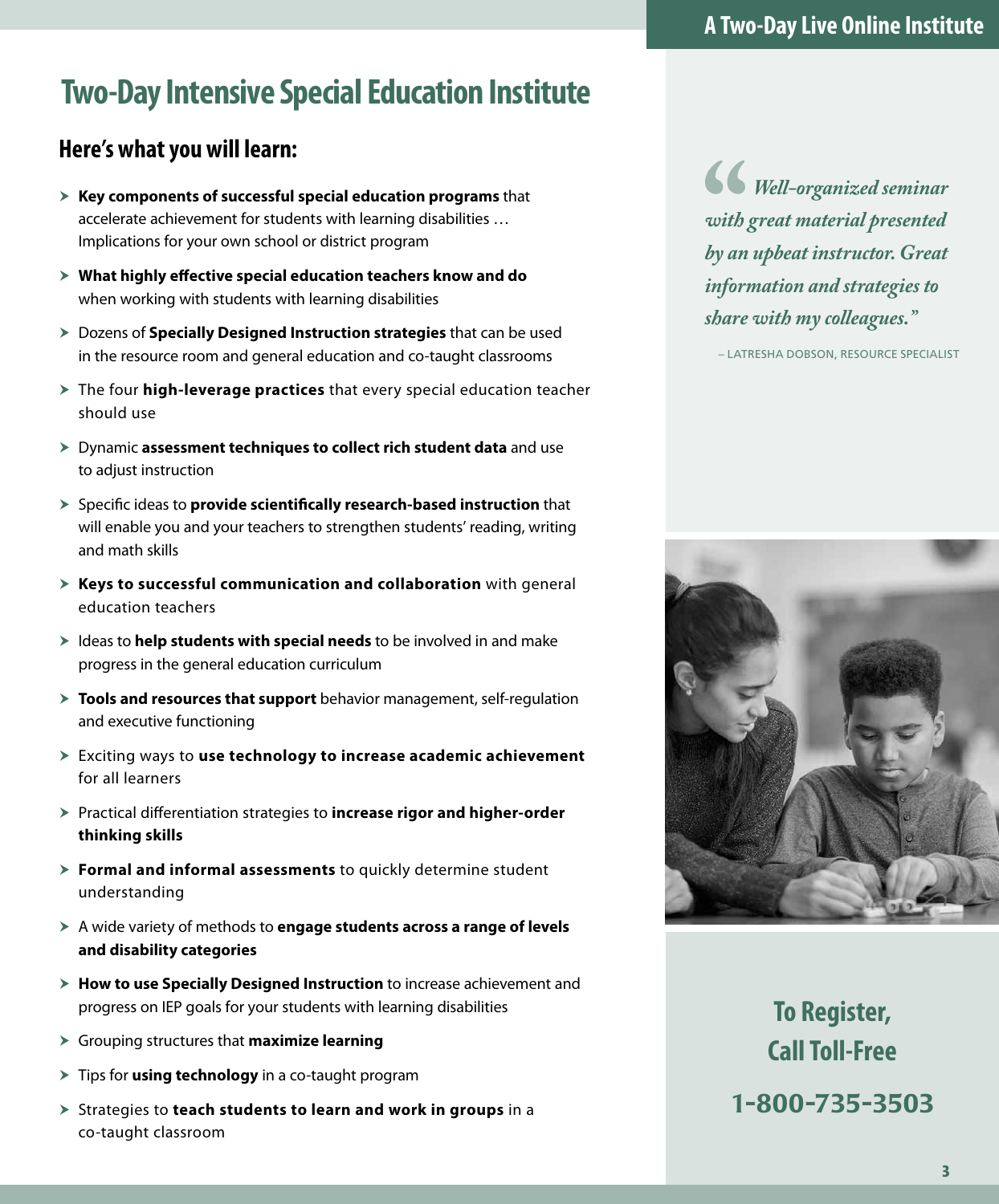# **A Message From Institute Leader, Savanna Flakes** Dear Colleague:



*You will experience hands-on strategies to increase your effectiveness as a special education teacher, build expertise and reboot your instructional toolkit to improve achievement of students with special needs."*



#### Bureau of Education & Research 915 118th Avenue SE • PO Box 96068 • Bellevue, WA 98009-9668

Phone (800) 735-3503 • Fax (425) 453-1134 • www.ber.org

Working with students who have special needs is a challenging and complex job requiring numerous skills. With the wide range of learning disabilities and skill sets of students with special needs, you need a plethora of strategies and tools at your fingertips that will strengthen individual student learning as well as build a powerful special education program in your school or district. I'm excited to share with you what I have found works to strengthen special education instruction for students with learning disabilities in schools and districts.

During this unique two-day institute, my goal is to provide you with numerous strategies to help you seamlessly integrate high-yield instructional practices, Specially Designed Instruction, and technology into your curriculum and instruction. Motivating reluctant learners, supporting social-emotional behavior, differentiated instruction and grouping, dynamic assessment, and cooperative learning are just some of the topics we will explore. Many of us are providing students with learning disabilities meaningful access to rigorous curriculum through a co-teaching model which I will also discuss and share ready-to-use ideas for your own program.

You will experience hands-on strategies to increase your effectiveness as a special education teacher, build expertise and reboot your instructional toolkit to improve achievement of students with special needs. Join your colleagues and me for two, fast-paced days devoted specifically to Special Education teachers, leaders and district leaders and teams. You will leave this institute excited, refreshed and ready to try innovative approaches and ideas to solve challenging situations.

Sincerely,

favanna flakes

Savanna Flakes

**P.S.** I pledge that you will leave with **dozens of effective instructional strategies for accelerating student achievement** and decreasing the achievement gap of students with special needs.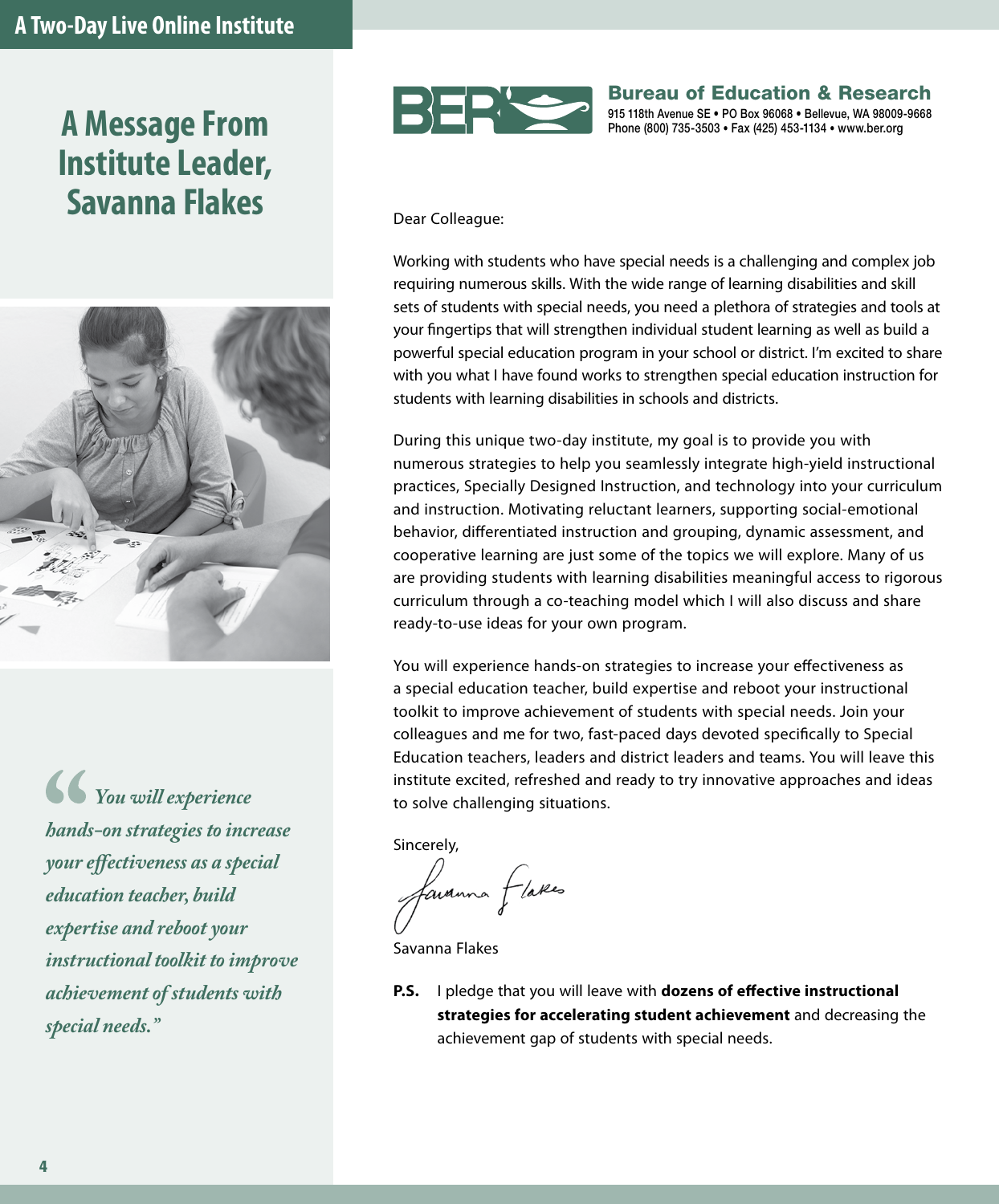# **What Your Colleagues Say About Savanna Flakes**

*"Savanna is very knowledgeable and full of energy. She offered so many great ideas and a wealth of information that I really can't wait to implement!"* **– Patricia Capriglione, Special Educator**

*"This seminar provided great ideas and research-based resources to use at all educational levels and abilities."*

**– Megan Troxell, Teacher**

*"Savanna Flakes is exceptional!"*

**– Cynthia Biddle, SDC**

*"Thank you so much for sharing your knowledge with us, Savanna! I loved your positivity. I am now ready to go back to school and tackle new challenges!"* **– Marguerite Vu, Resource Specialist**

*"Thank you for making the institute tangible, cooperative, applicable, and memorable. I am so excited to incorporate the strategies I learned."* **– Marielle Michalopoulos, Teacher**

### **About BER Institutes**

#### **Outstanding Instructors**

All programs are led by outstanding, top-rated BER national trainers.

#### **Extensive Digital Resource Handbook**

You'll receive an extensive digital Resource Handbook full of practical strategies and resources.

#### **Highly Interactive**

You'll be able to ask questions, consult with the instructor, and share ideas with other participants.

#### **Program Guarantee**

As we have for 44 years, we guarantee the high quality of our programs. If you are not satisfied, we'll give you a 100% refund.

# **Uniquely Qualified Instructor**

**Savanna Flakes** is an engaging and enthusiastic international presenter, highly experienced special education teacher, district teacher-leader, and special education consultant with a passion for working with students with special needs and their teachers. She is a National Board Certified Teacher and a National Education Technology Standards Certified Teacher. She is the author of *Shaking Up Special Education*. She is also the author of *Powerful Strategies for STRENGTHENING YOUR SPECIAL EDUCATION PROGRAM to Better Support Your Students with Learning Disabilities*, the extensive digital resource handbook you will receive at this two-day institute. Savanna provides professional development for administrators and staff who serve students with learning disabilities. She has extensive experience in special education including co-teaching, differentiation, classroom management, and serving students with special needs in inclusive classrooms. She is known for her energy and dedication to reaching diverse learners.

*You won't want to miss this unique opportunity for two days filled with exciting, hands-on and collaborative strategies and ideas to strengthen your special education program for your students with learning disabilities.* 

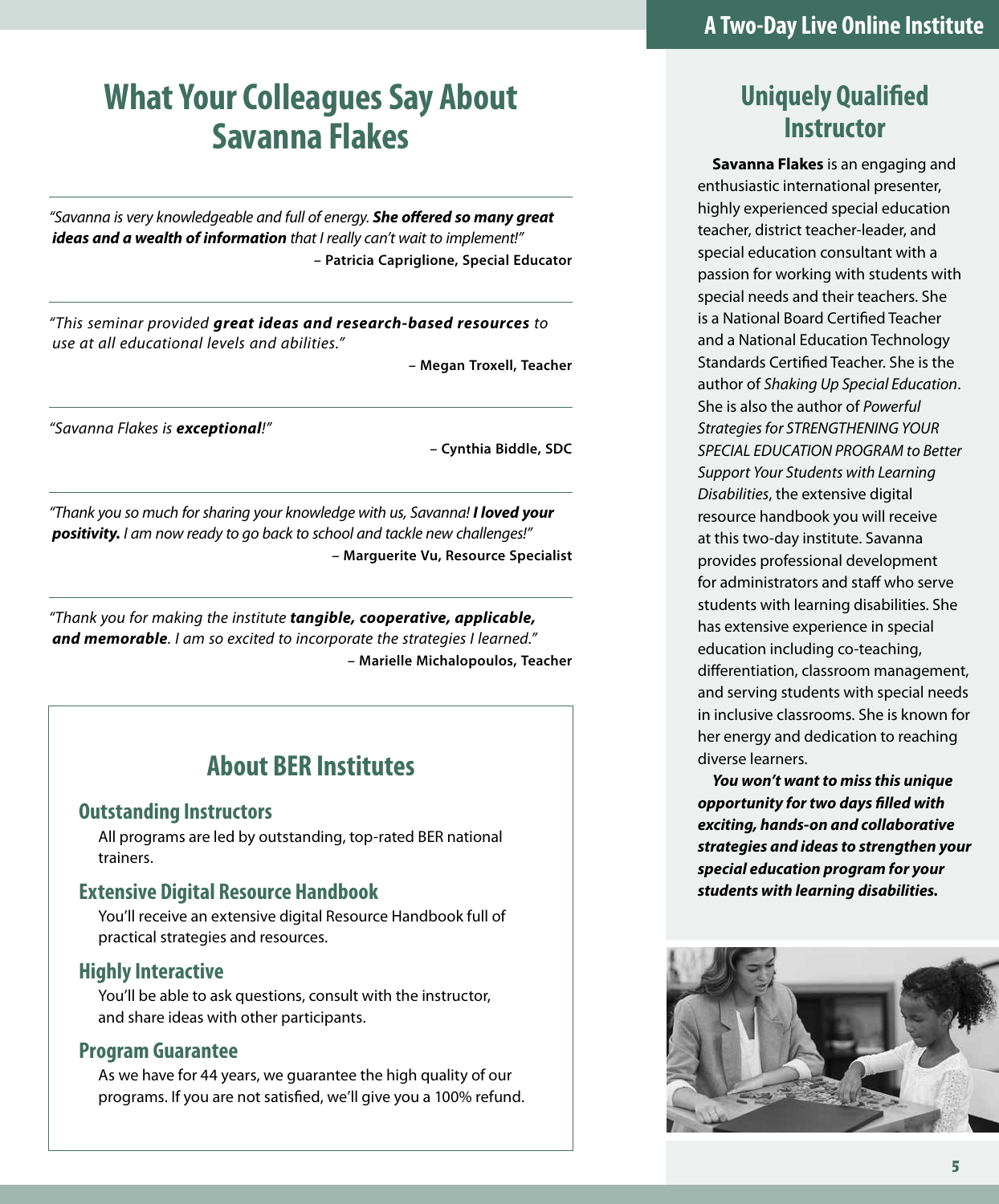# **Special Benefits of Attending**



*Loads of real techniques that can be used to foster inclusiveness in our schools. Thank you Savanna!"* 

– Jack Campbell, Teacher

# **On‑Site Training**

Most BER institutes and seminars can be brought to your school or district. See the options at www.ber.org/onsite or call 877-857-8964 to speak to one of our On-Site Training Consultants.

#### **Extensive Digital Resource Handbook**

Each participant will receive an extensive digital resource handbook giving you access to countless strategies. The handbook includes:

- Descriptions and examples of Specially Designed Instruction in action
- Co-teaching lesson plan templates and ways to manage flexible grouping best practices
- Reproducibles for Specially Designed Instruction
- Teacher-friendly lists of instructional strategies to support Differentiated Instruction
- Compiled list of all the technology resources and tools to assess and engage students

#### **Consultation Available**

Savanna Flakes will be available to answer your specific questions regarding the unique needs of your own special education program.

#### **Who Should Attend**

K-12 District and School Leaders and Leadership Teams: District Special Education Leaders, Principals, Special Education Teachers, Resource Teachers, Co-Teachers, Inclusion Specialists, Special Education Department Heads and other specialists that support students with learning disabilities

#### **Meet Inservice Requirements / Earn State CEUs**

Participants of Live Online Institutes can receive a certificate of participation that may be used to verify ten continuing education hours. For details about state CEUs available, visit www.ber.org/ceus

#### **Earn One to Four Graduate Semester Credits**



Up to four graduate level professional development  $\frac{1}{2}$ <br>Massachusetts credits are available with an additional fee and Global  $\frac{1}{2}$ completion of follow up practicum activities.

Details for direct enrollment with University of Massachusetts Global, will be available at this program.

### **Can't Attend?**

**Other Professional Development Options:**

#### **Related On-Demand Online Courses**

Two related On Demand Video-Based Online Learning courses, *Catching Up Your Students with Disabilities Who Have Fallen Behind*, for Grades 1-12, and *Increase Your Success as a Special Education Resource Teacher*, for Grades K-12, are available for immediate registration. To enroll, visit www.ber.org/online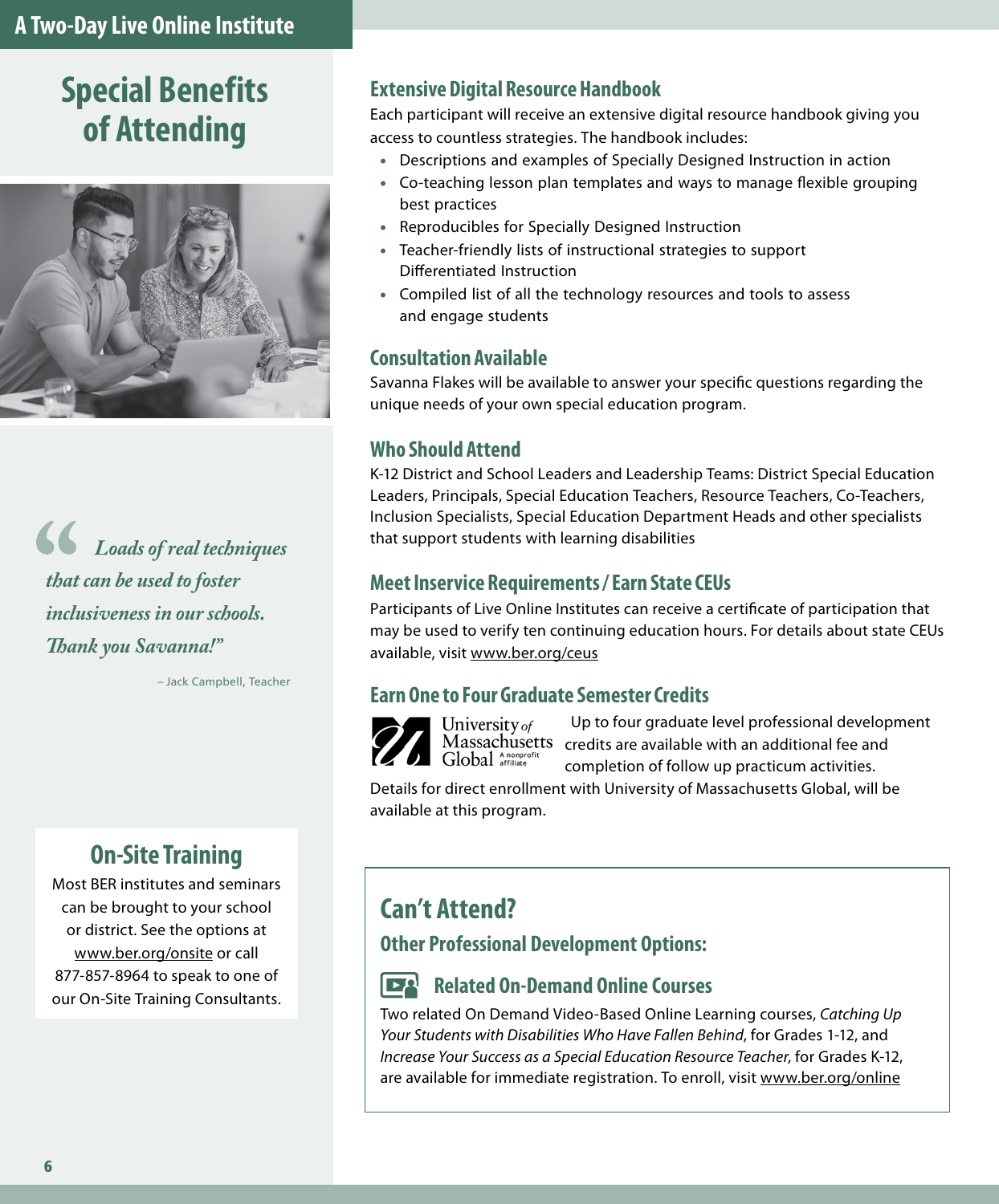#### **TWO‑DAY SPECIAL EDUCATION INSTITUTE**

**Powerful Strategies for STRENGTHENING YOUR SPECIAL EDUCATION PROGRAM to Better Support Your Students with Learning Disabilities**

#### **Registration (AXF2M1)**

**1. LIVE ONLINE: July 27-28, 2022** (Start time: 9 AM Central)

| <b>FIRST NAME</b>                                                                                                        | M.I.               | <b>LAST NAME</b>  |  |
|--------------------------------------------------------------------------------------------------------------------------|--------------------|-------------------|--|
| POSITION, SUBJECT TAUGHT                                                                                                 | <b>GRADE LEVEL</b> |                   |  |
| SEMINAR LOCATION NUMBER: ______________ (Please see list above)                                                          |                    |                   |  |
| List additional registrants on a copy of this form                                                                       |                    |                   |  |
| <b>SCHOOL NAME</b>                                                                                                       |                    |                   |  |
|                                                                                                                          |                    |                   |  |
| <b>SCHOOL MAILING ADDRESS</b>                                                                                            |                    |                   |  |
| <b>CITY &amp; STATE</b>                                                                                                  |                    | <b>ZIP CODE</b>   |  |
|                                                                                                                          |                    |                   |  |
| SCHOOL PHONE NUMBER                                                                                                      |                    | HOME PHONE NUMBER |  |
|                                                                                                                          |                    | I                 |  |
| Registration confirmations are sent via e-mail.<br>If you would like a confirmation, please provide your e-mail address. |                    |                   |  |
| <b>E-MAIL ADDRESS</b>                                                                                                    |                    |                   |  |
|                                                                                                                          |                    |                   |  |

HOME MAILING ADDRESS

**CITY & STATE ZIP CODE** 

#### **IMPORTANT: PRIORITY ID CODE IMPORTANT – PRIORITY ID CODE: EAXF2M1**

### **METHOD OF PAYMENT – Group Discount Available**

**The registration fee is \$595 per person,** for groups of three or more registering at the same time, the fee is \$545 per person. **Payment is due prior to the program.** No cash please.

| $\Box$ A check (payable to <b>Bureau of Education &amp; Research</b> ) is attached        |                                                   |  |  |
|-------------------------------------------------------------------------------------------|---------------------------------------------------|--|--|
| $\Box$ A purchase order is attached, P.O. #                                               | (Be sure to include priority ID code on the P.O.) |  |  |
| Charge my: $\Box$ MasterCard $\Box$ VISA                                                  | $\Box$ Discover                                   |  |  |
|                                                                                           | MO/YR                                             |  |  |
|                                                                                           | (Found on back of card)                           |  |  |
|                                                                                           |                                                   |  |  |
| Signature (required for credit card purchases)<br>Please print name as it appears on card |                                                   |  |  |

#### **FIVE EASY WAYS TO REGISTER:**



#### **Program Hours**

All **Live Online Institutes** are scheduled 9:00 AM – 3:30 PM in the time zone indicated. Check in 15 minutes prior. Registrants will be sent login information by email four days before their Live Online Institute.

#### **Fee**

The registration fee is \$595 per person, \$545 per person for groups of three or more registering at the same time. Call us at 1-800-735-3503 for groups of ten or more. **Payment is due prior to the program.**

Fee includes institute registration, a certificate of participation and an extensive digital resource handbook.

#### **Cancellations/Substitutions**

100% of your paid registration fee will be refunded if you can't attend and notify us at least 10 days before the institute. Late cancellations made prior to the event date will be refunded less a \$15 service fee. Substitutions may be made at any time without charge.

#### **Further Questions**

Call the Bureau of Education & Research (800) 735-3503 or visit us online at **www.ber.org**. The Bureau is North America's leading presenter of PD training for professional educators. Programs are based on sound research, are highly practical in content and consistently receive excellent evaluations.

#### **Program Guarantee**

We stand behind the high quality of our programs by providing the following unconditional guarantee: If you are not satisfied with this program, we'll give you a 100% refund of your registration fee.